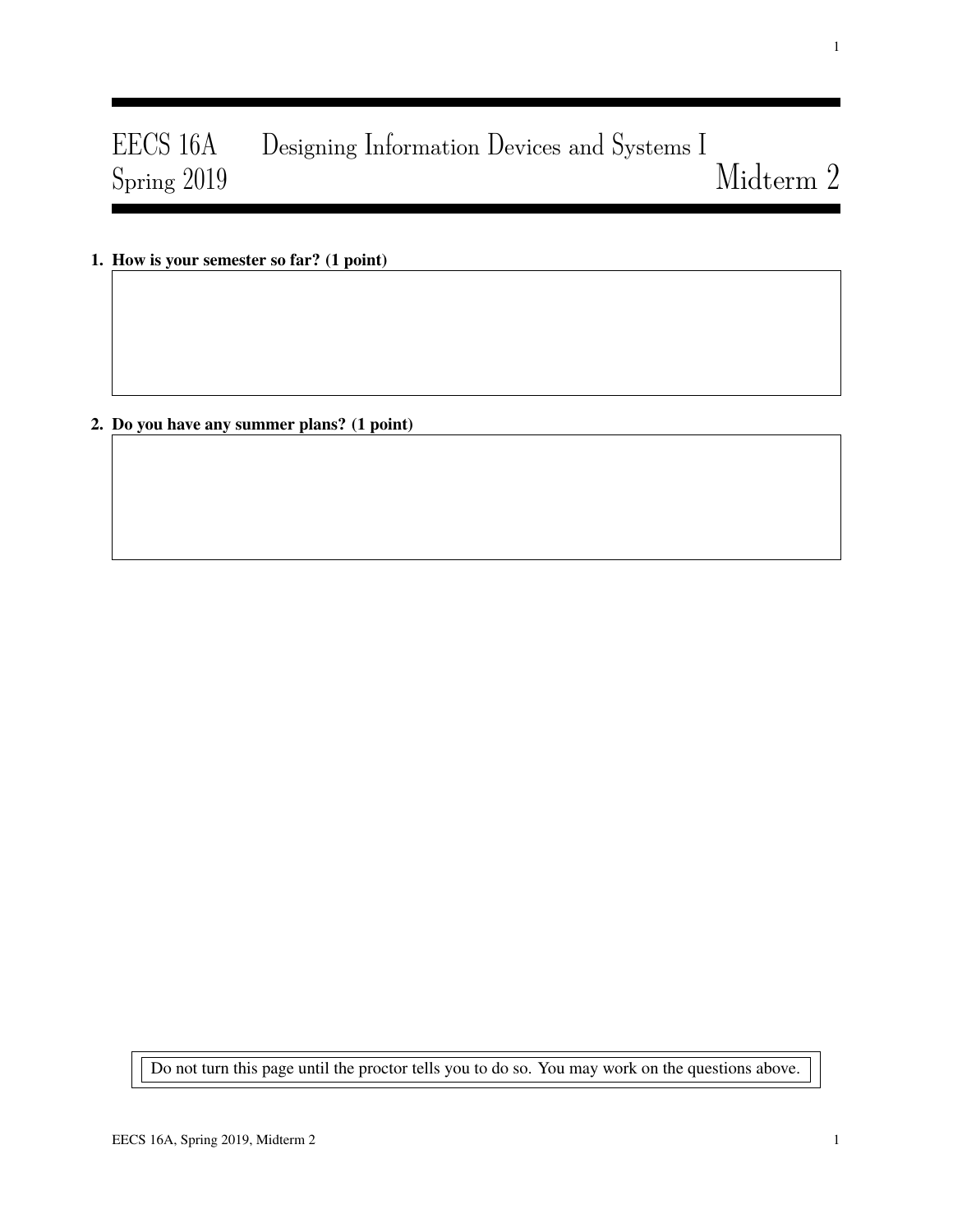PRINT your name and student ID:

## 3. Fisherman Friend (10 points)



My fisherman friend wants to make an automatic fishing rod. First, he wants to create a circuit that can sense when a fish is biting. He has already made a special stretchy fishing hook, shown on the left.

The entire apparatus is stretchy, and the interior string is a resistor with terminals *X* and *Y* and resistivity  $\rho$ . Without a fish on it, the string has cross-sectional area *A* and length 2*d* (You can assume that the width *w* is negligible, or  $w \ll d$ ).

When a fish bites, the length of the string stretches by a factor of  $k > 1$ , but the volume of the string remains constant. The resistivity  $\rho$  also remains constant.

My fisherman friend wants to know what kind of circuit he should attach to *X* and *Y*. Please help him.

(a) (4 points) If the resistor has resistance *R* without a fish on it, find the resistance when a fish bites. **Solution:** First, volume is given by  $V = 2dA$ , so if  $d \mapsto kd$ , then  $A \mapsto A/k$ . Resistance is given by  $R = \rho 2d/A$ . So after a bite,  $R' = \rho 2k^2 d/A = k^2 R$ .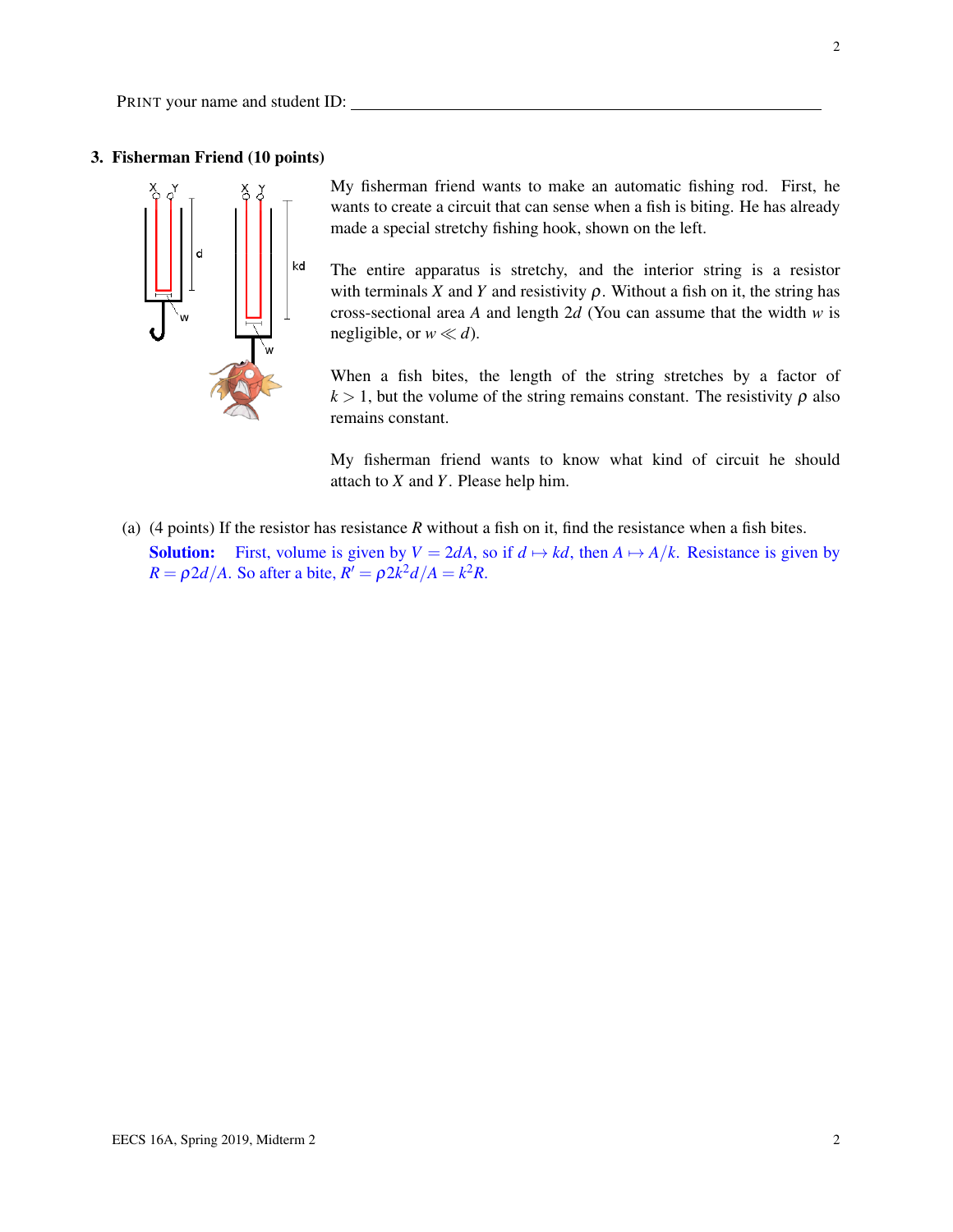PRINT your name and student ID:

(b) (6 points) My fisherman friend has a voltmeter. He also has a voltage source and an extra non-stretchy resistor. He has an idea of what kind of circuit to use, which is shown below, where the two nodes across which he measures the voltage is labeled by *V*out. But he's not sure which of the two resistors should be stretchy. Can you label the normal resistor by  $R_{normal}$  and the stretchy resistor by  $R_{stretch}$  such that *V*out increases when a fish bites? Derive an expression for *V*out to justify your answer. Solution:



The voltage measured is  $V_{out} = \frac{R_{\text{stretch}} + R_{\text{c}}}{R_{\text{stretch}} + R_{\text{c}}}$  $\frac{R_{\text{stretch}}}{R_{\text{stretch}} + R_{\text{normal}}} V$ , so the voltage changes to  $V_{out} = \frac{k^2 R_{\text{stretch}}}{k^2 R_{\text{stretch}} + R_{\text{n}}}$  $\frac{k^2 R_{\text{stretch}}}{k^2 R_{\text{stretch}} + R_{\text{normal}}} V$  when a fish bites. This change is an increase because  $\frac{k^2 R_{\text{stretch}}}{k^2 R_{\text{cutoff}}}$  $\frac{k^2 R_{\text{stretch}}}{k^2 R_{\text{stretch}} + R_{\text{normal}}}$  gets closer to 1.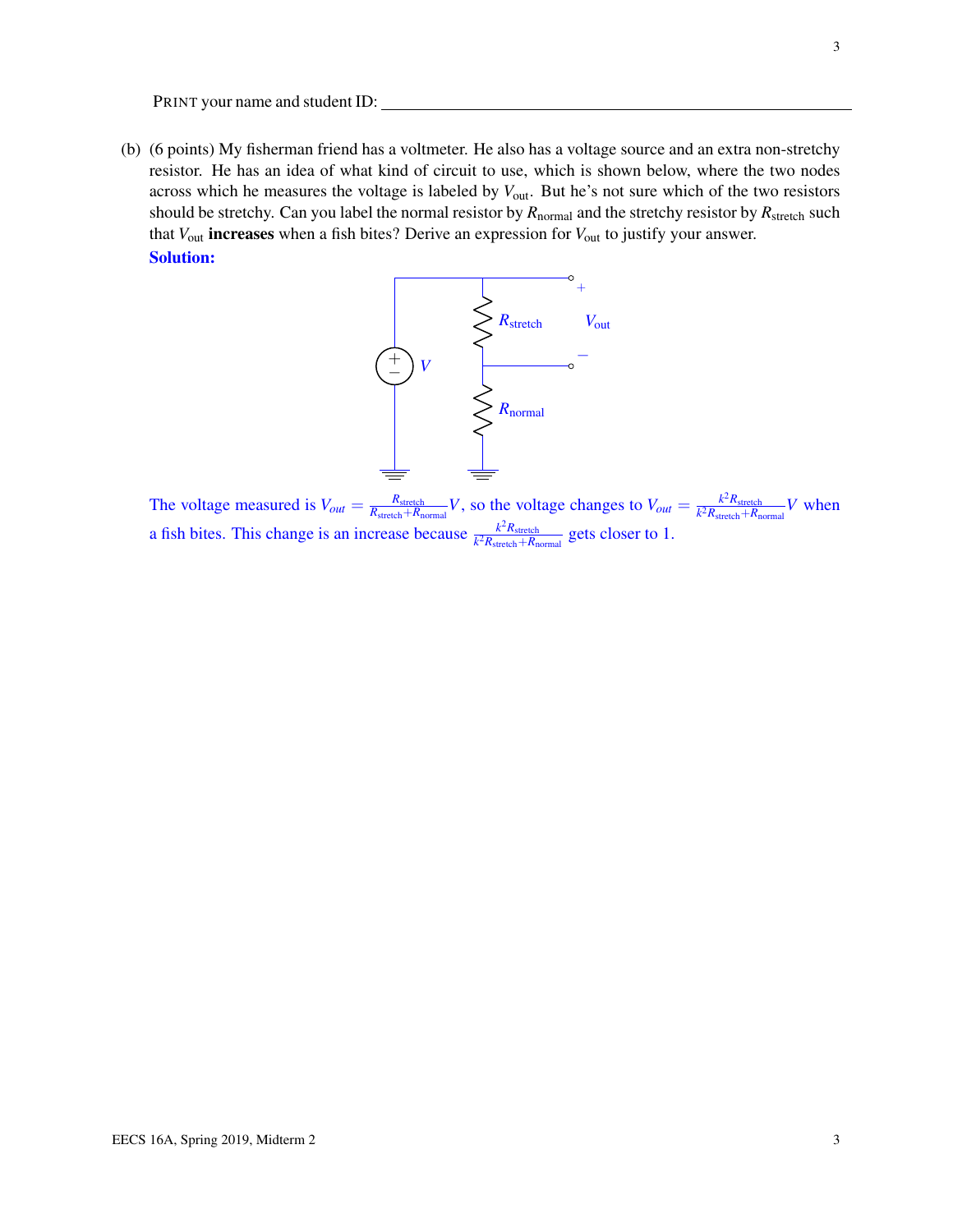# 4. It's a Triforce! (10 points)



(a) (3 points) Which of the elements listed below have current-voltage labeling that violates Passive Sign Convention? Fill in the circle on the left of all the correct answer(s).

 $\bigcirc I_s$   $\bigcirc V_s$   $\bigcirc R_2$   $\bigcirc R_5$   $\bigcirc R_6$ 

**Solution:** The correct answers are  $I<sub>S</sub>$  and  $R<sub>2</sub>$ , since the current directions disagree with the signs. Swap the signs for both components to fix them.

(b) (3 points) There is a subset of nodes in the given circuit that are redundant. Fill in the circles on the left of all the nodes that can be merged into a single node.

 $\bigcirc u_1 \bigcirc u_2 \bigcirc u_4 \bigcirc u_5 \bigcirc u_6$ 

**Solution:** The correct answer is  $u_5$  and  $u_6$  since there is a short connecting them.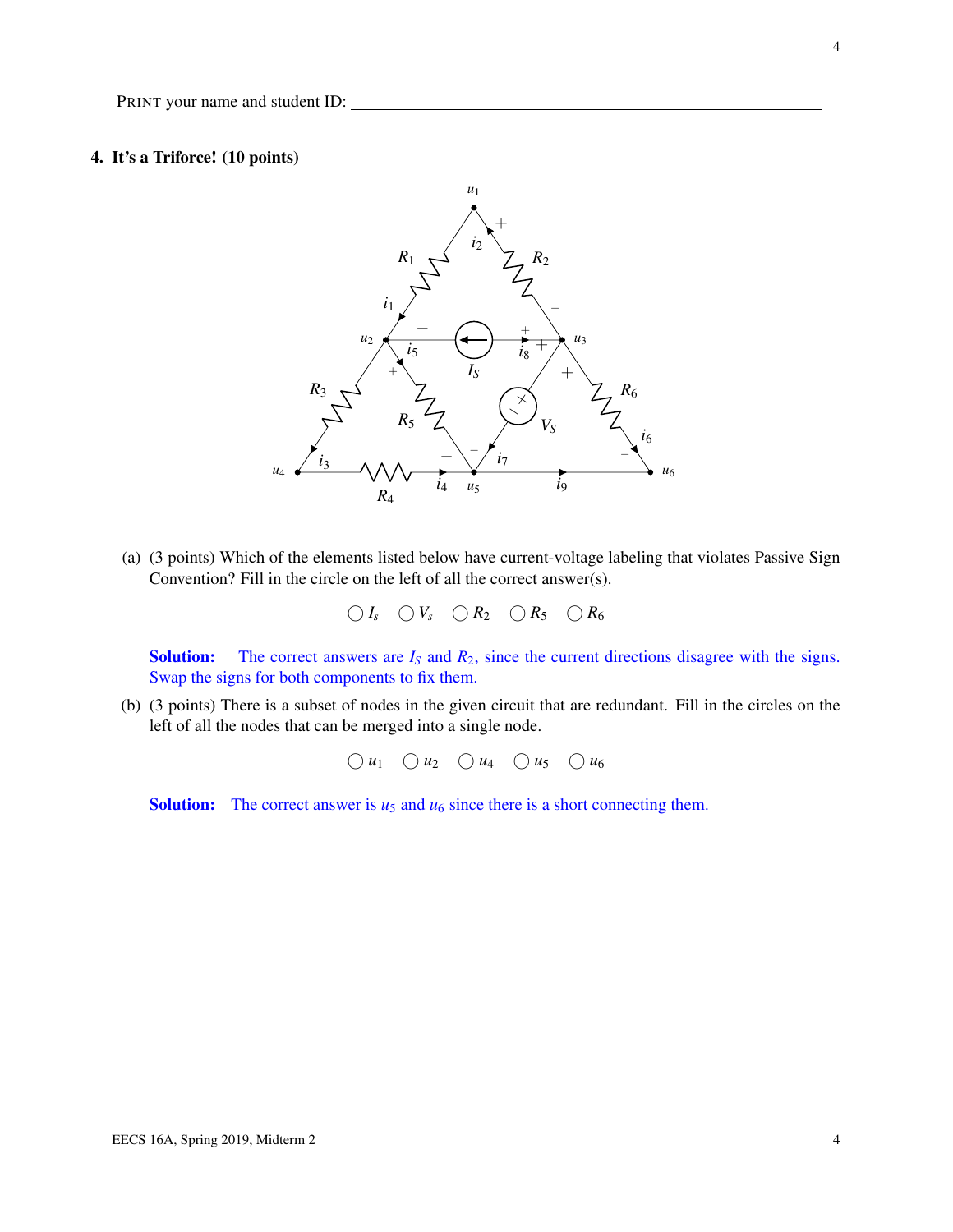(c) (4 points) Write the KCL equation for node  $u_2$  in terms of the node potentials and other circuit elements.

Solution:

KCL at  $u_2$  gives us:

$$
-i_1 + i_8 + i_3 + i_5 = 0
$$

Note that in this solution, we have assumed that the current  $i_8$  is flowing out of node  $u_2$ . You could have also assumed the current flows into the node if you corrected it from the previous part. So long as you were consistent with your polarity and current direction, you should have gotten the correct answer.

The equations for the current through each of the branches are:

$$
i_1 = \frac{u_1 - u_2}{R_1}
$$

$$
i_3 = \frac{u_2 - u_4}{R_3}
$$

$$
i_8 = -I_S
$$

$$
i_5 = \frac{u_2 - u_5}{R_5}
$$

The final expression is then:

$$
-\frac{u_1 - u_2}{R_1} - I_S + \frac{u_2 - u_5}{R_5} + \frac{u_2 - u_4}{R_3} = 0
$$

Or any equivalent equation.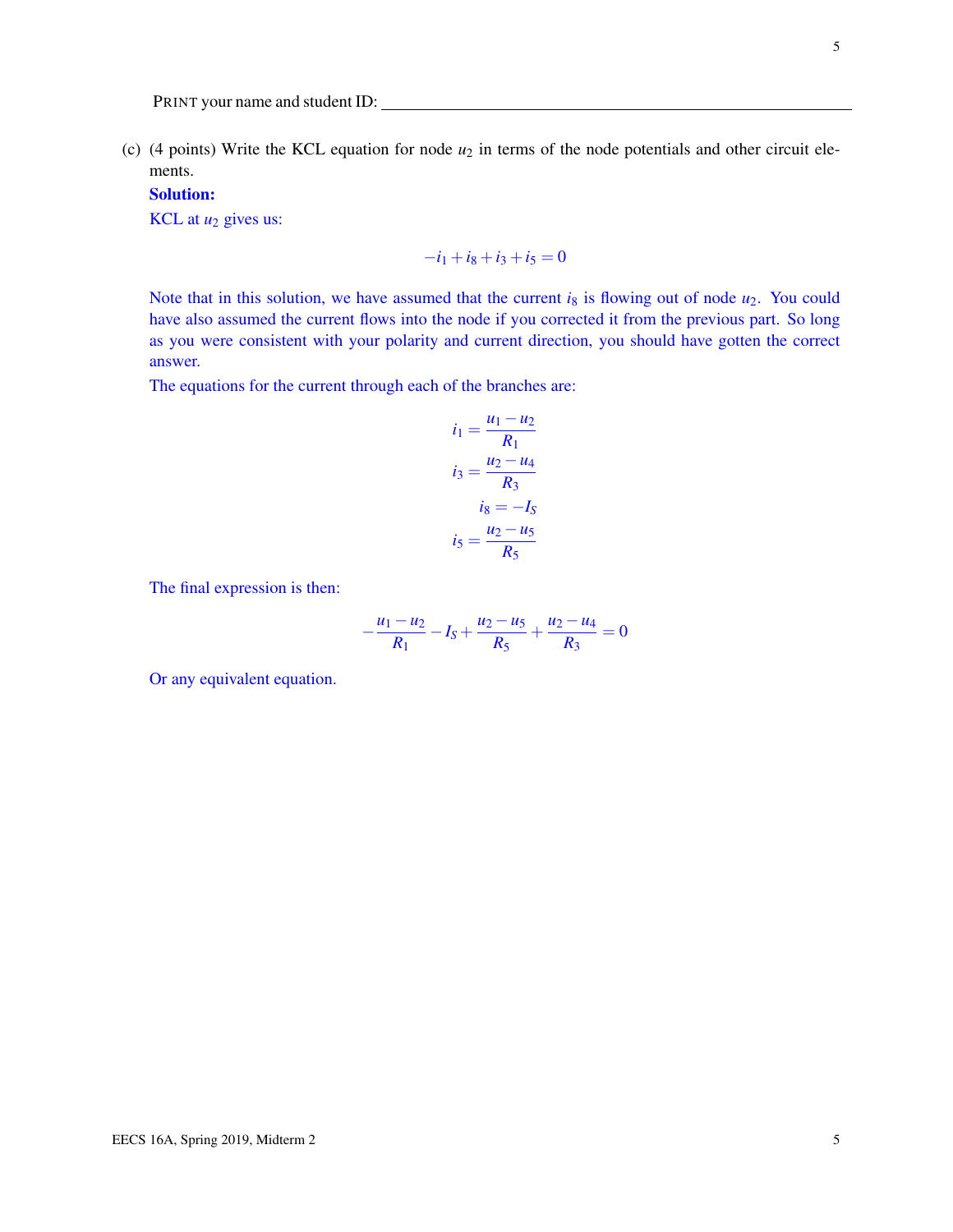## 5. You Can't Just Beam Yourself Up (20 points)

You got stranded on Bohemian Junkheap while on your way to planet Risa for your spring break vacation. Now you need to scavenge for equipment parts to contact the rest of your friends on Risa.

<span id="page-5-0"></span>You found a signal encoder, which can be modeled as a 2-terminal network. Then you programmed it to send out the following bits as a train of voltage pulses: {1 1 0 1 0}. You did the following measurements to test its output, as shown in Figures [\(5.1\)](#page-5-0) and [\(5.2\)](#page-5-1):



Figure 5.1: Measurement in open-circuit condition

<span id="page-5-1"></span>

Figure 5.2: Measurement with resistive load

(a) (10 points) Find the Thévenin equivalent circuit of the signal encoder, i.e. plot  $V_{TH}$  below as a function of time and find the value of  $R_{TH}$ .

Solution: The open circuit voltage,  $V_{OC}$  is equal to the Thévenin voltage of the signal encoder. Hence,

$$
V_L = \frac{4k}{4k + R_{th}} V_{OC}.\tag{1}
$$

For  $V_{OC} = 50mV$ ,  $V_L = 40mV$ . So

$$
40m = \frac{4k}{4k + R_{th}} \times 50m
$$
 (2)

$$
R_{TH} = 1 \,\mathrm{k}\Omega\tag{3}
$$

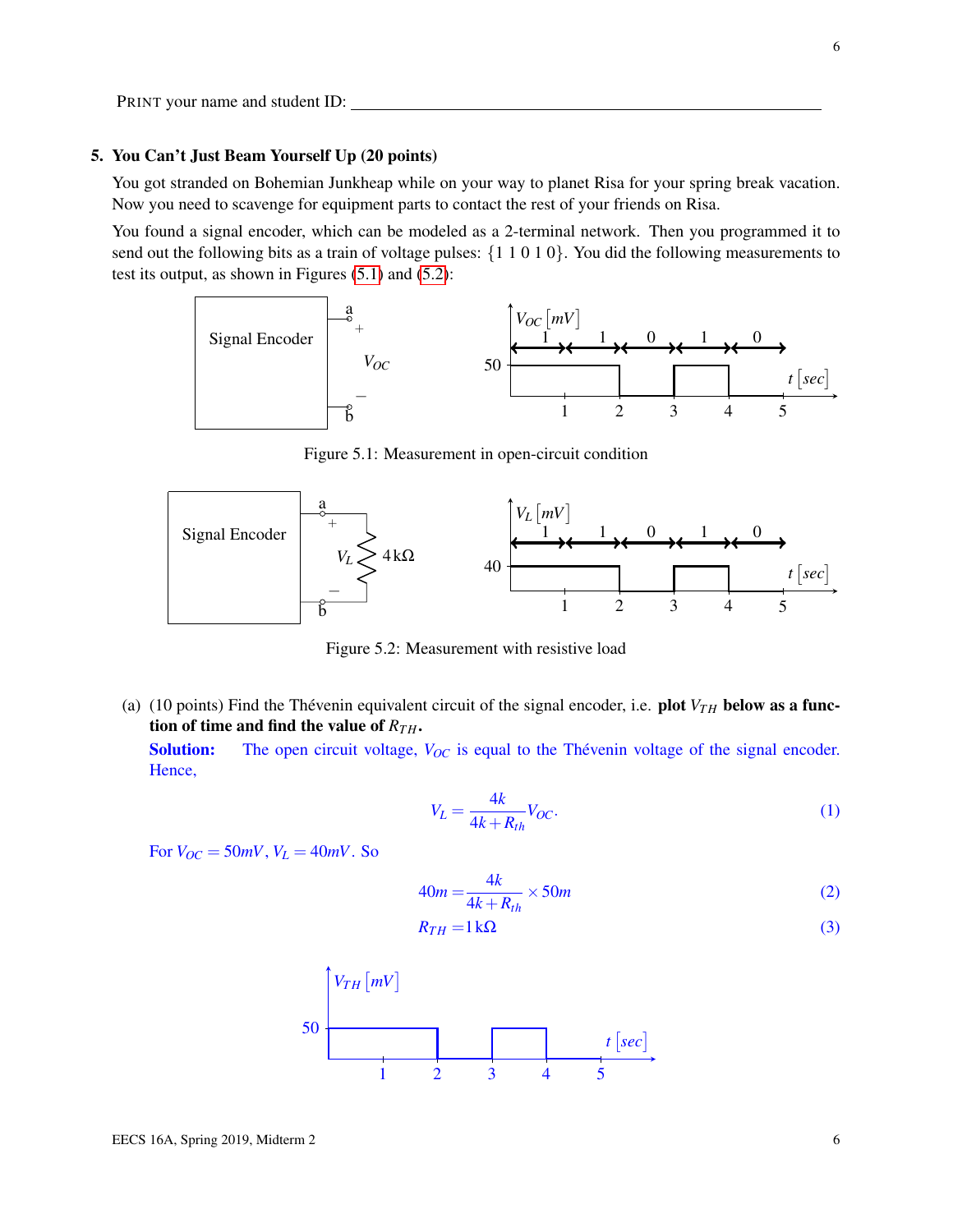<span id="page-6-0"></span>(b) (10 points) Since the signal encoder output is not very strong, you need an amplifier to boost the output voltage. Luckily your friend Urmita arrives through the Astral Gate with an amplifier, which can be modeled and connected as shown in Figure [5.3.](#page-6-0)



Figure 5.3: Encoder connected to an amplifier

You need to adjust the value of  $\beta$  for the dependent source, so that the amplifier has a gain of 100, i.e.  $V_{xy} = 100V_{ab}$ . Find the value of  $\beta$ .

Solution: The gain of the amplifier can be found by:

$$
I_{in} = \frac{V_{ab}}{40k\Omega}
$$
  
\n
$$
V_{xy} = \beta I_{in} \times 40\Omega
$$
  
\n
$$
= \beta \frac{V_{ab}}{40k\Omega} \times 40\Omega
$$
  
\n
$$
= 0.001 \beta V_{ab}
$$

Hence the gain is

$$
\frac{V_{xy}}{V_{ab}} = 0.001\beta
$$

$$
\implies \beta = \frac{100}{0.001}
$$

$$
\implies \beta = 100,000.
$$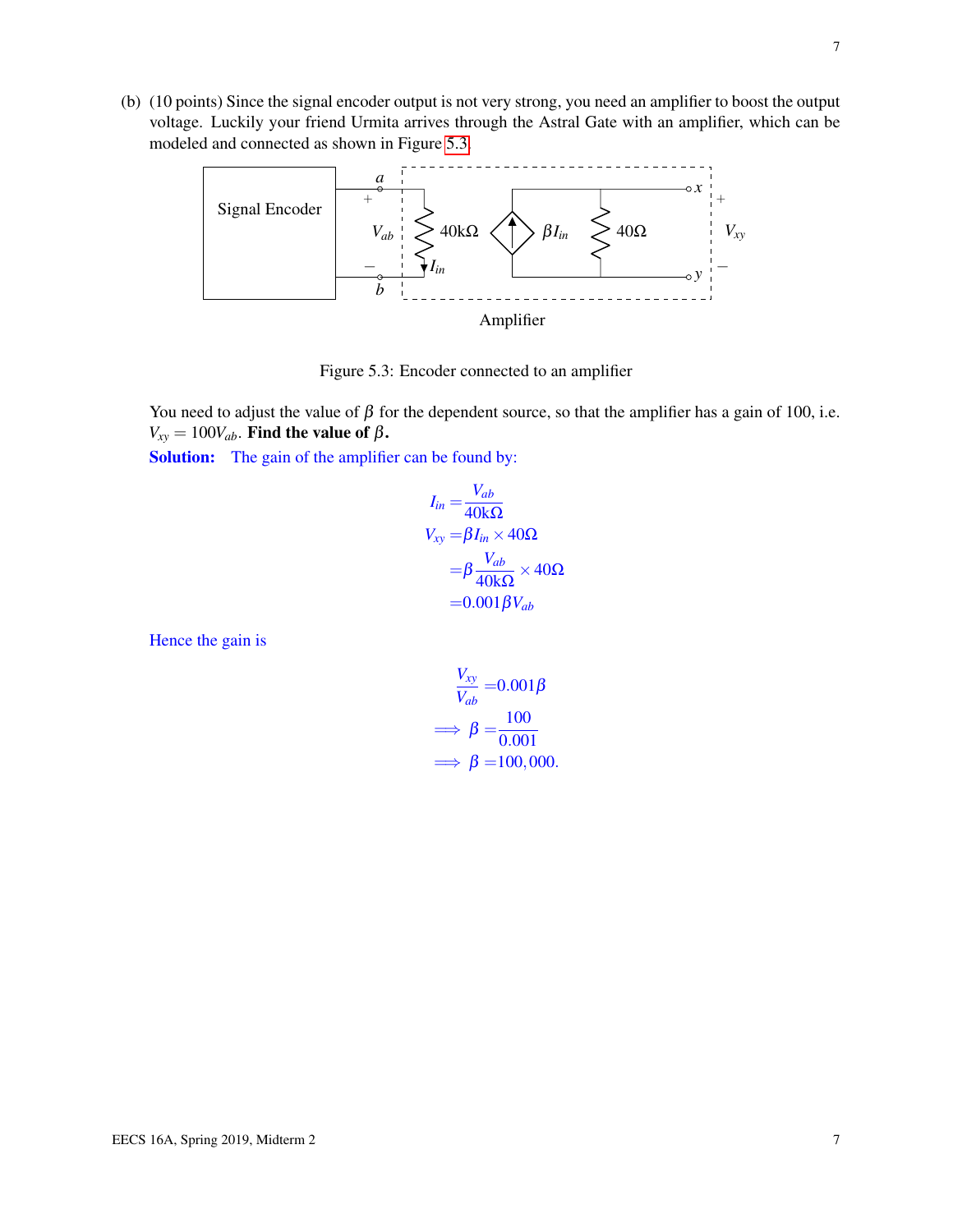#### 6. Telephone cable (15 points)



The telephone cable between city **A** and city **B** is broken at an unknown location **C**, which means the broken part of the cable is shorted at the location C. City A and city B are 100 km apart. The telephone cable resistance is  $6 \Omega/km$  for a single cable. Let's help the technician to find out where the location C is.

- (a) (5 points) To build a model of the telephone wire, we can regard the telephone cable from  $a_2$  to C as a single resistor  $R_{a2}$ . The distance between  $a_2$  and C is *x*km. What's the resistance of  $R_{a2}$ ? **Solution:**  $R_{a2C} = 6x \Omega$
- (b) (10 points) To figure out where the location  $C$  is, the technician in city  $A$  attaches a testing circuit between  $a_1$  and  $a_2$  shown in the figure below, where  $R_1 = R_2 = 1000 \Omega$ .  $R_{test}$  is an adjustable resistor and its resistance can be adjusted between  $100\Omega \sim 1000\Omega$ . The technician measures the current *i*<sub>lest</sub> while changing *Rtest*.



When the technician measures  $i_{test} = 0$ , the adjustable resistor  $R_{test} = 480 \Omega$ . Use this information to help the technician find out where the location  $C$  is (solve for  $x$ )?

**Solution:** Since nodes  $u_1$  and  $u_2$  are connected with a wire, from the definition of a wire as an element, the voltage across the wire is zero. Hence the two potentials on its ends are always the same,  $u_1 = u_2$ . When  $i_{test} = 0$ , the circuit is equivalent to the one where we replace the wire with an open circuit (with  $u_1 = u_2$  still) and solve for two voltage dividers separately.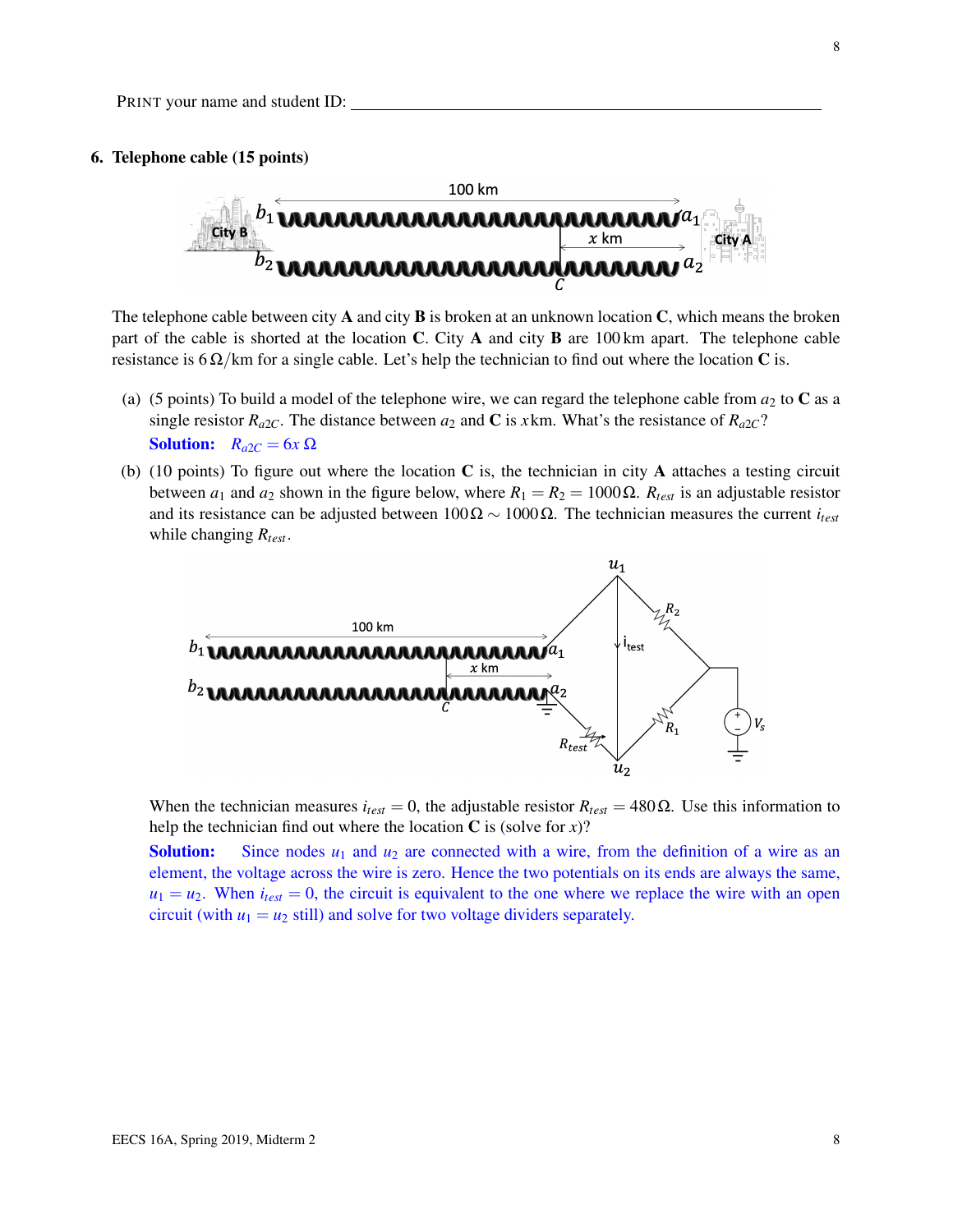since 
$$
u_1 = u_2
$$
 (4)

$$
\frac{2R_{a2C}}{2R_{a2C} + R_2} = \frac{R_{test}}{R_{test} + R_1}
$$
(5)

$$
from R_1 = R_2 \tag{6}
$$

we can get 
$$
2R_{a2C} = R_{test}
$$
 (7)

$$
2 * 6x = 480 \tag{8}
$$

$$
x = 40km \tag{9}
$$

$$
(10)
$$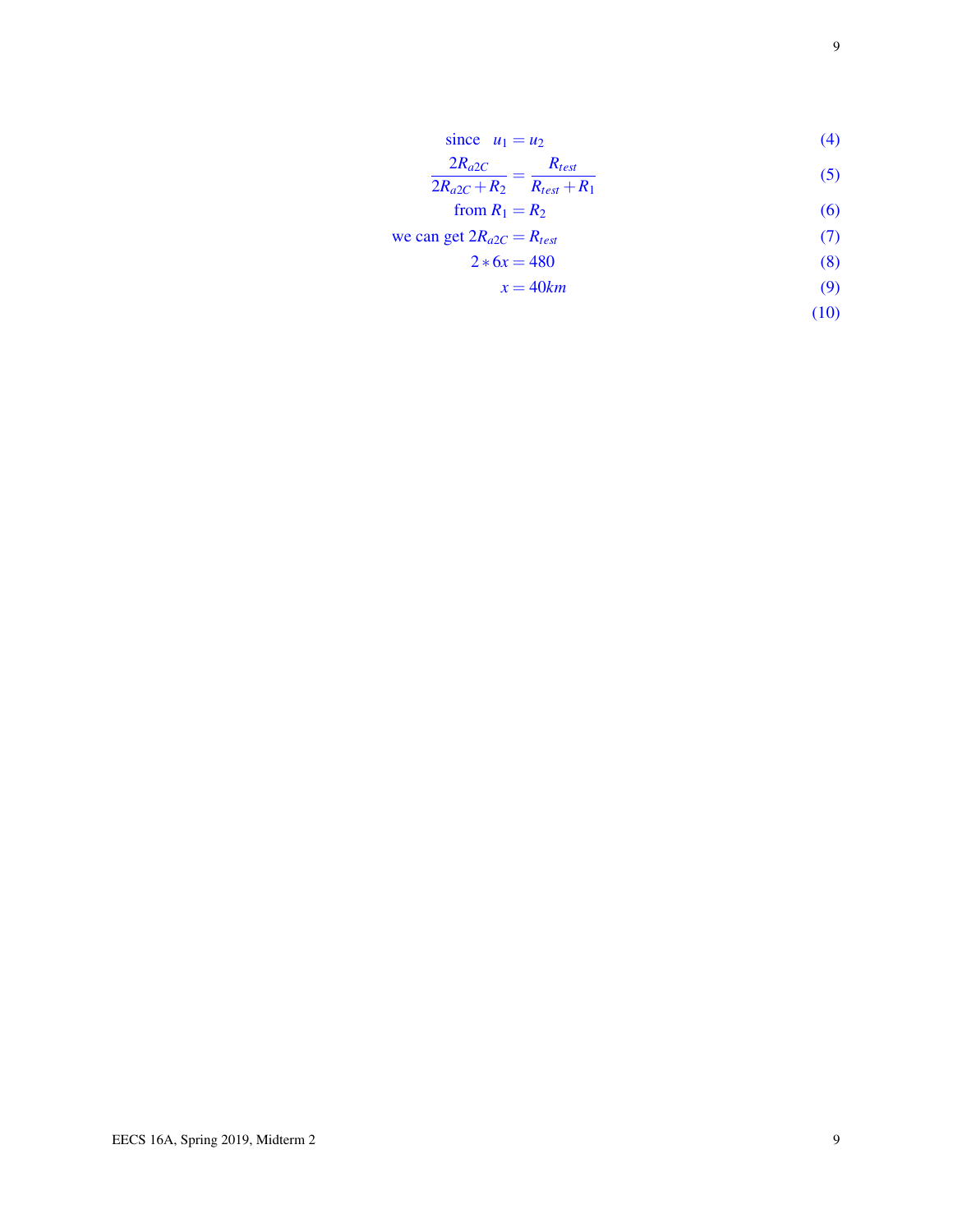## 7. Piezo positioner (15 Points)

A Piezo positioner is a device often used to precisely control the position of mounting stages - for example in microscopes. The overall structure of a Piezo positioner is shown below.



Using this instrument, you can adjust the height of the mounting stage *h* by changing the input voltage  $(V_{in})$ , utilizing a special component called "piezoelectric element". The resulting relationship between *V*in and *h* is given as follows:

$$
h=\alpha_0 V_{\rm in}+h_0.
$$

In other words, *h* is at some default position  $h_0$  when there's no input, and the stage rises as we increase  $V_{\text{in}}$ .

In addition, the Piezo positioner has other parts to make it possible for you to **monitor** the height of the mounting stage. This monitoring system also has two conductive plates of the area *A*, each attached to the mounting stage and the measurement stage. You can connect any circuit you may have to these plates through the electrode a and b. Note that two plates form a capacitor. Assume that the space between two plates is filled with the air, whose permittivity is given as  $\varepsilon_0$ . Ignore the thickness of the stages as well as the conducting plates.

(a) (5 points) The initial  $V_{\text{in}}$  is 0 V. Let's say now you want to **raise** the location of the sample by  $\Delta h$ . What is the new  $V_{\text{in}}$ ? Also, express the capacitance between a and b after the movement as a function of given parameters.

Solution:

$$
V_{\text{in}} = \Delta h / \alpha_0
$$

$$
C_{\text{ab}} = \frac{\varepsilon_0 A}{h} = \frac{\varepsilon_0 A}{\Delta h + h_0}
$$

- (b) (10 points) Now you notice that it is possible to monitor the location of the mounting stage by measuring *C*ab. To measure this capacitance, your friend proposed the following method:
	- Phase 0: short the  $C_{ab}$  to make the initial charge 0.
	- Phase 1: connect a current source  $I<sub>S</sub>$  to charge  $C<sub>ab</sub>$  exactly for *T* seconds
	- Phase 2: disconnect the current source, and then measure the voltage between a and b.

Calculate the voltage betwen a and b at the end of Phase 2, in terms of *C*ab.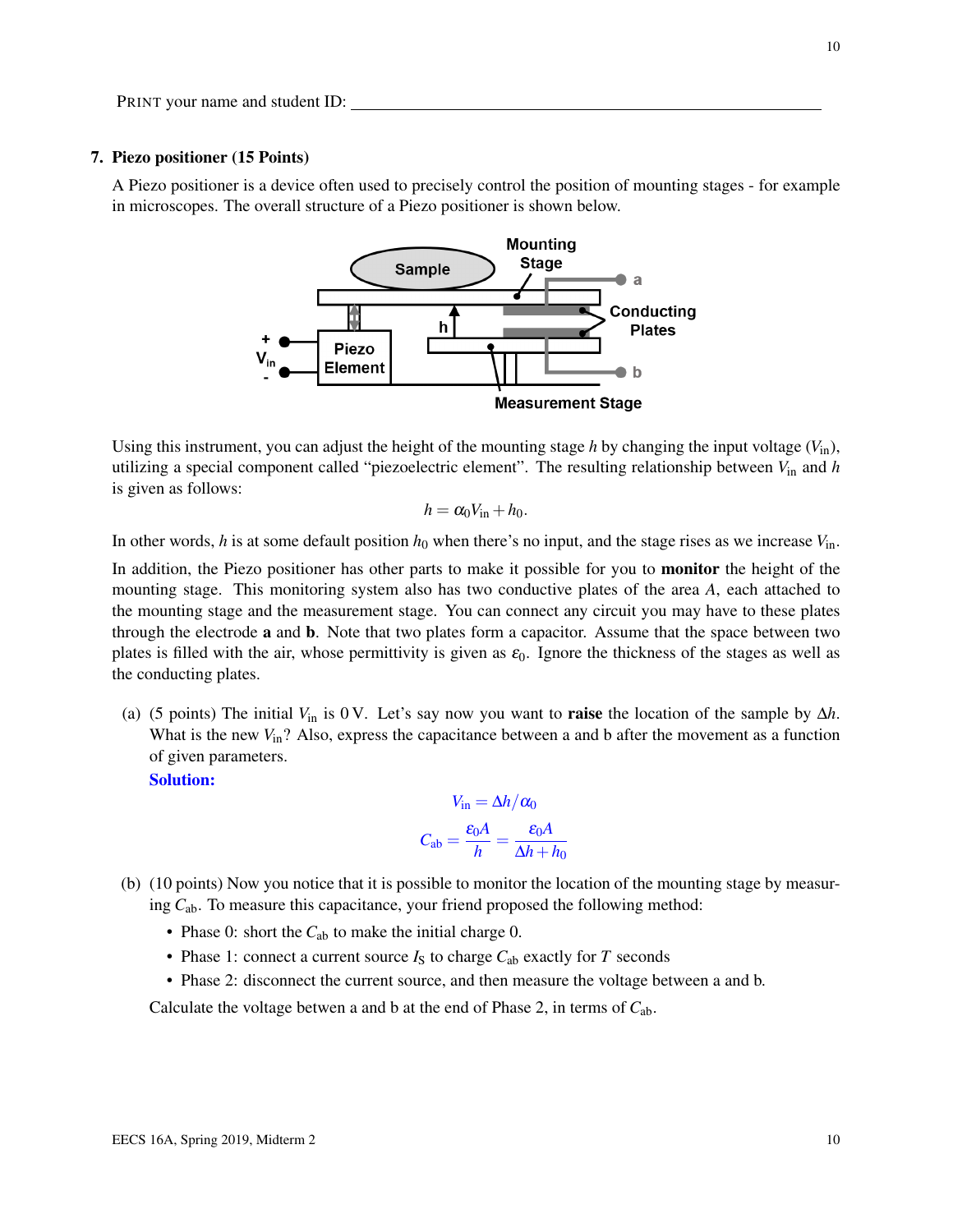Solution:

$$
I_{\rm S} = C_{\rm ab} \frac{dV_{\rm ab}}{dt}
$$

$$
dV_{\rm ab} = \frac{I_{\rm S}}{C_{\rm ab}} dt
$$

$$
V_{\rm ab} = \int_0^T \frac{I_{\rm S}}{C_{\rm ab}} dt = \frac{I_{\rm S}}{C_{\rm ab}} T
$$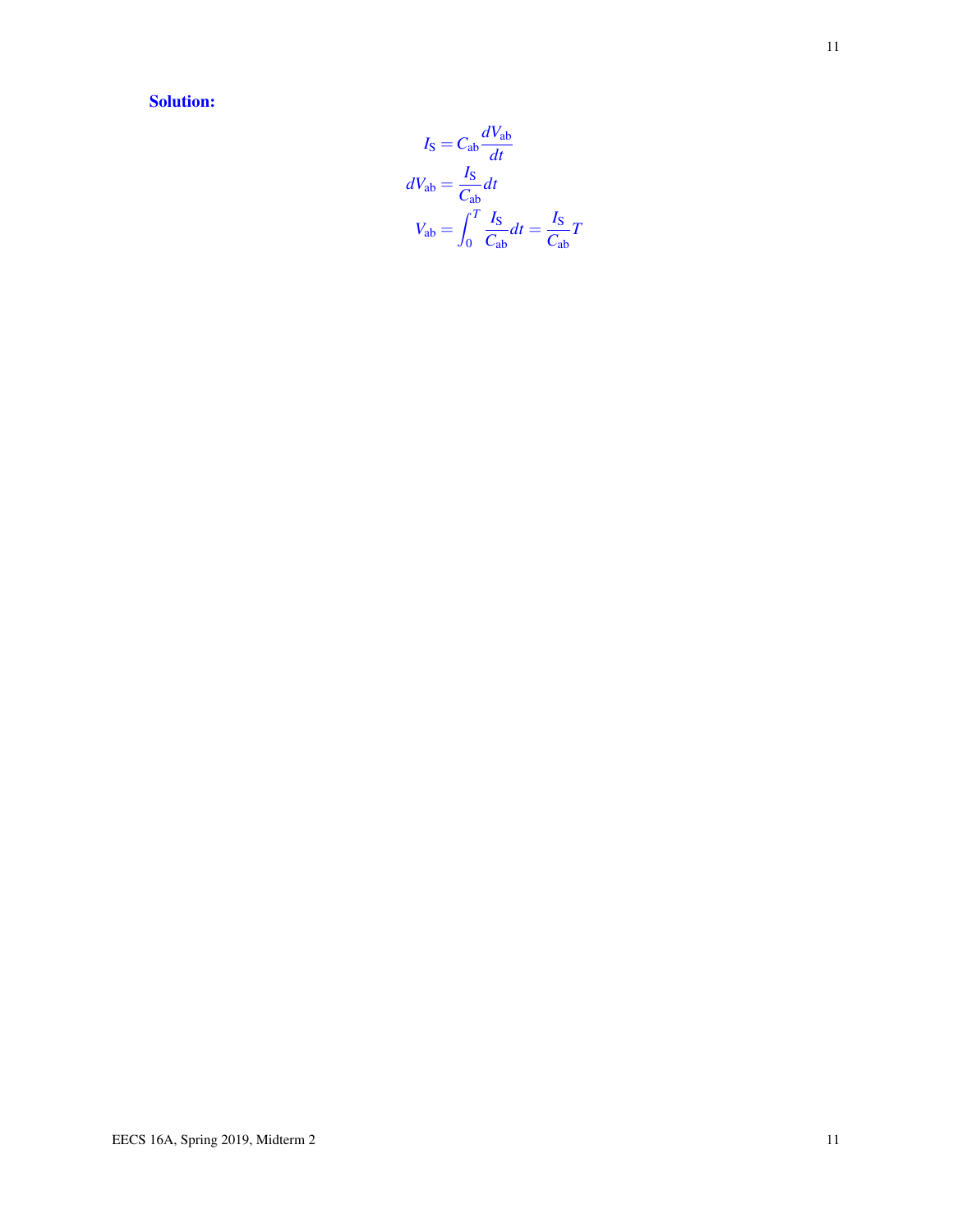## 8. Swimming Pool Pressure Sensors (20 points)

A swimming pool has two pressure sensors that output voltage measurements that scale linearly with the amounts of pressure measured by the sensors. One sensor measures the pressure at the top of the swimming pool, which is the air pressure of the environment, and outputs  $V_1$ . The second sensor measures only the pressure exerted by the water in the swimming pool, and outputs  $V_2$ .



The pool manager would like to have the above op amp circuit output  $V<sub>o1</sub>$  to continuously monitor the pressure the bottom of the pool would sense (i.e. the circuit that sums the outputs of both sensors).

(a) (5 points) In terms of  $V_1$ ,  $V_2$ ,  $R_1$ ,  $R_2$ , and  $R_3$ , what is  $V_0$ <sup>2</sup>. Mathematically justify your answer, i.e. perform circuit analysis to find *Vo*1.

Solution: Applying the Golden Rules of an op amp in negative feedback as well as the KCL at the inverting input of the op amp, we obtain

$$
-\frac{V_{o1}}{R_3}-\frac{V_1}{R_1}-\frac{V_2}{R_2}=0 \Rightarrow V_{o1}=-\frac{R_3}{R_1}V_1-\frac{R_3}{R_2}V_2.
$$

(b) (3 points) The pool manager gives you an inverting amplifier that negates *Vo*1, the output of the above circuit (i.e. the output of the inverting amplifier is  $-V<sub>o1</sub>$ ). What condition(s) do you need on  $R<sub>1</sub>$ ,  $R<sub>2</sub>$ , and  $R_3$  (i.e. what equation(s) involving  $R_1$ ,  $R_2$ , and  $R_3$  must be satisfied) so that the output of the inverting amplifier is  $-V_{o1} = V_1 + V_2$ ?

**Solution:** We need  $R_1 = R_2 = R_3$ . Then,  $-V_{o1} = V_1 + V_2$ .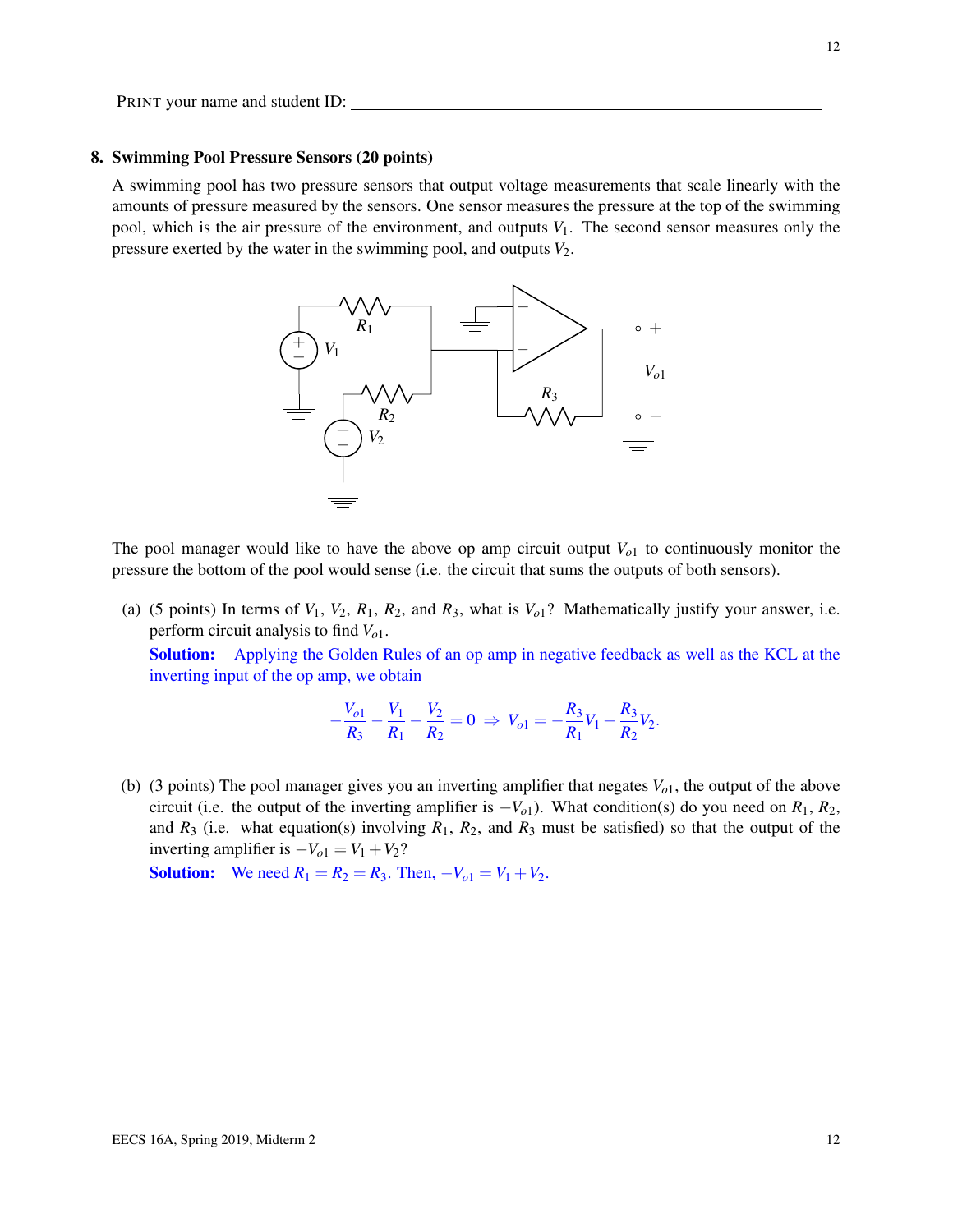One day, a janitor accidentally breaks the screen of the second sensor while cleaning, and the value of  $V_2$ cannot be read from the sensor anymore. Luckily, the circuit above still functions correctly and −*Vo*1, the output of the inverting amplifier, still measures the sum of the two sensors (i.e.  $V_1 + V_2$ ). The pool manager asks you to use the below circuit to retrieve  $V_2$  from  $V_{o1}$  and  $V_1$ .



(c) (7 points) What is  $V_{o2}$  in terms of  $V_a$ ,  $V_b$ ,  $R_a$ ,  $R_b$ ,  $R_c$ , and  $R_f$ ? Mathematically justify your answer, i.e. perform circuit analysis to find *Vo*2.

Solution: Applying the KCL at the inverting input of the op amp and the fact that the current going into the inverting input of the op amp is zero from the Golden Rules, we obtain

$$
\frac{U_{-}-V_a}{R_a}+\frac{U_{-}-V_{o2}}{R_f}=0.
$$

The voltage at the non-inverting input of the op amp is

$$
U_{+} = \frac{R_c}{R_b + R_c} V_b,
$$

from the voltage divider equation. We know from the Golden Rules of an op amp in negative feedback that  $U_+ = U_-.$  Therefore, we have

$$
\frac{V_{o2}}{R_f} = \frac{U_-}{R_a} - \frac{V_a}{R_a} + \frac{U_-}{R_f} \Rightarrow V_{o2} = \frac{R_f + R_a}{R_a} U_- - \frac{R_f}{R_a} V_a.
$$

Using the fact that  $U_+ = U_-,$  we obtain

$$
V_{o2} = \frac{(R_f + R_a)R_c}{R_a(R_b + R_c)}V_b - \frac{R_f}{R_a}V_a.
$$

This problem can also be solved using superposition. With *V<sup>a</sup>* turned on, the circuit is an inverting amplifier. With  $V_b$  turned on, the circuit is a voltage divider followed by a non-inverting amplifier.

(d) (3 points) What condition(s) do you need on  $R_a$ ,  $R_b$ ,  $R_c$ , and  $R_f$  (i.e. what equation(s) involving  $R_a$ ,  $R_b$ ,  $R_c$ , and  $R_f$  must be satisfied) such that the above circuit performs a simple subtraction operation, i.e.  $V_{o2} = V_b - V_a$ ?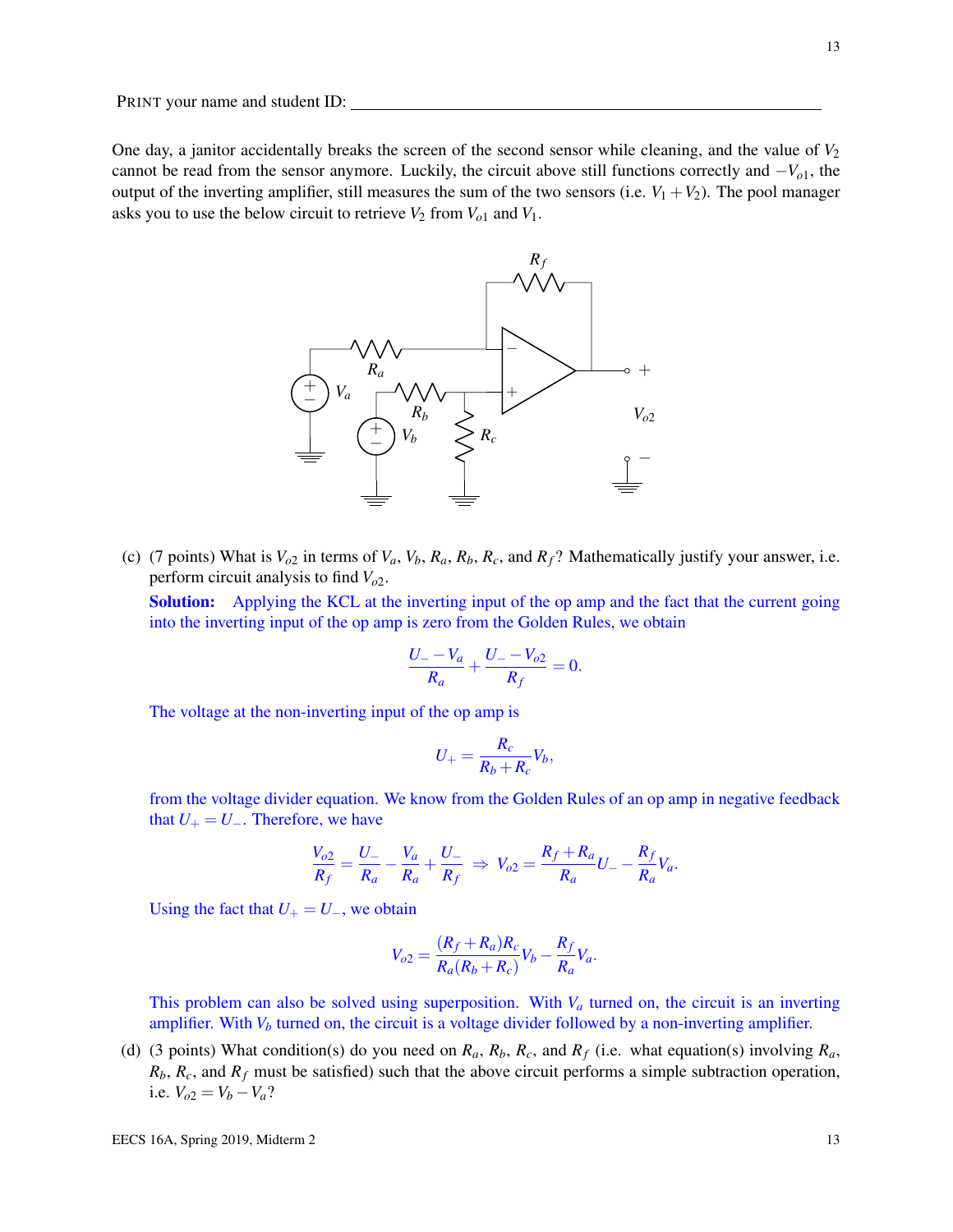**Solution:** If  $R_a = R_f$ , we have

$$
V_{o2} = \frac{2R_a R_c}{R_a (R_b + R_c)} V_b - V_a \Rightarrow V_{o2} = \frac{2R_c}{R_b + R_c} V_b - V_a.
$$

If  $R_b = R_c$ , then

$$
V_{o2} = V_b - V_a.
$$

Therefore, the conditions we need are  $R_a = R_f$  and  $R_b = R_c$ .

(e) (2 points) The manager would now like to recover  $V_2$  (the output of the second sensor) from  $-V_{01}$  (the output of the inverting amplifier) and  $V_1$  (the output of the first sensor). What must  $V_a$  and  $V_b$  be in the above circuit to have  $V_{o2} = V_b - V_a = V_2$ , the output of the second sensor? You do not have the tools to multiply any sensor output, but you have −*Vo*<sup>1</sup> and *V*<sup>1</sup> available for use.

**Solution:** If  $V_b = -V_{o1}$  and  $V_a = V_1$ , then  $V_{o2} = V_2$ .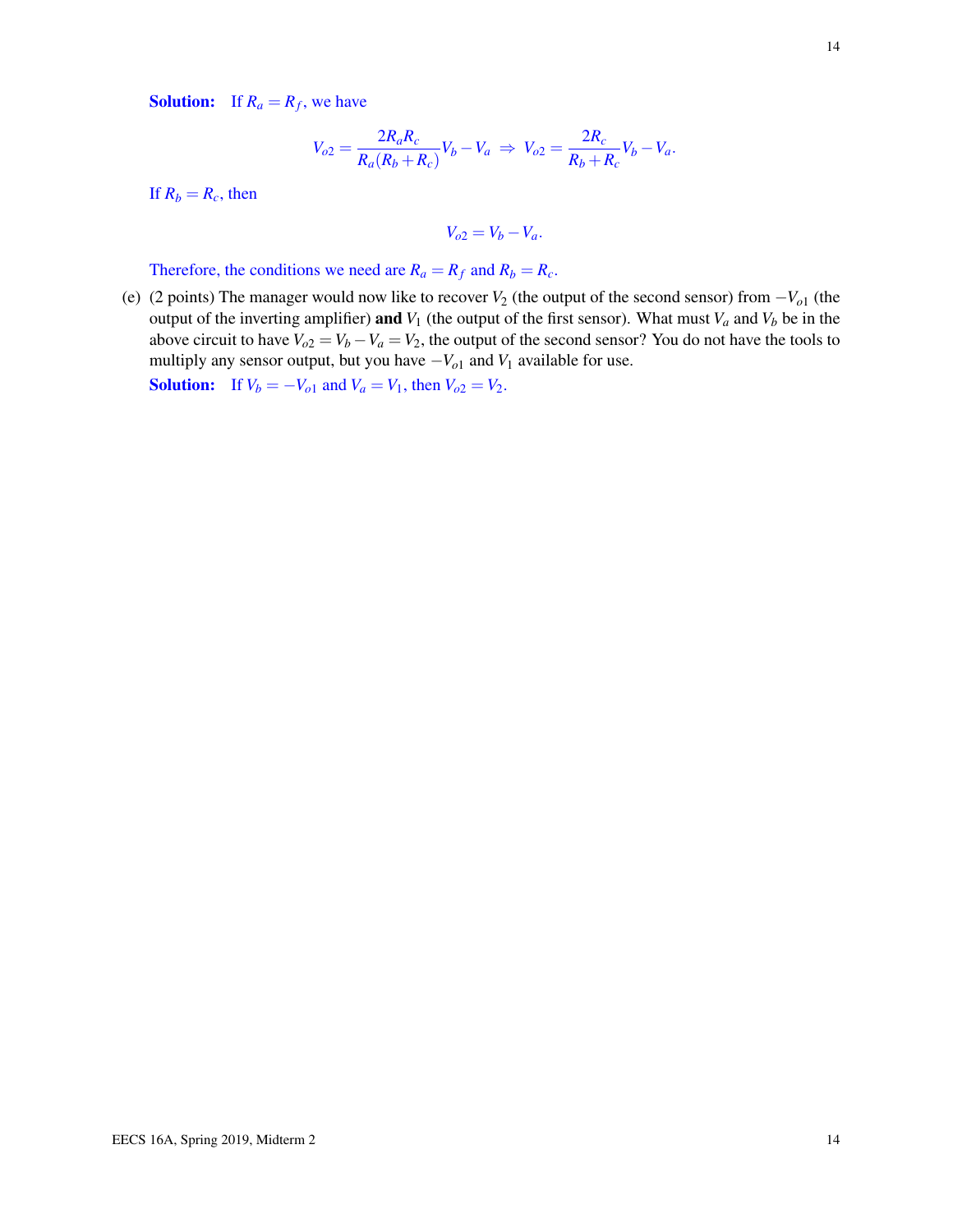# 9. Communicating with Light (15 points)

After finishing EE16A, you got the opportunity to work with Professor Vladimir. His group designs computer chips that communicate with light, and your job is to design the reciever. Your receiver connects to a photodetector, that can be modeled as current source.



When light is shining on the reciever, the current becomes  $I_{ph} = 1 \mu A$ . Otherwise, with no light shining on the receiver the current is  $I_{ph} = 0$ A. The circuit should output 0V to the processor when there is light shining on the receiver, and output 1V to the processor when there is no light shining on the receiver.

(a) (10 Points) Your friend suggests the following circuit to turn the current into a voltage. Find the output voltage,  $V_{out}$  as a function of  $I_{ph}$ , and find a value of *R* such that the circuit outputs 0 V when  $I_{ph} = 1 \mu A$ .  $I_{bias} = 0.5 \mu A$  and  $V_{ref} = 0.5 V$ . Show your work.



# Solution:

We begin by labeling a few nodes in the diagram shown below: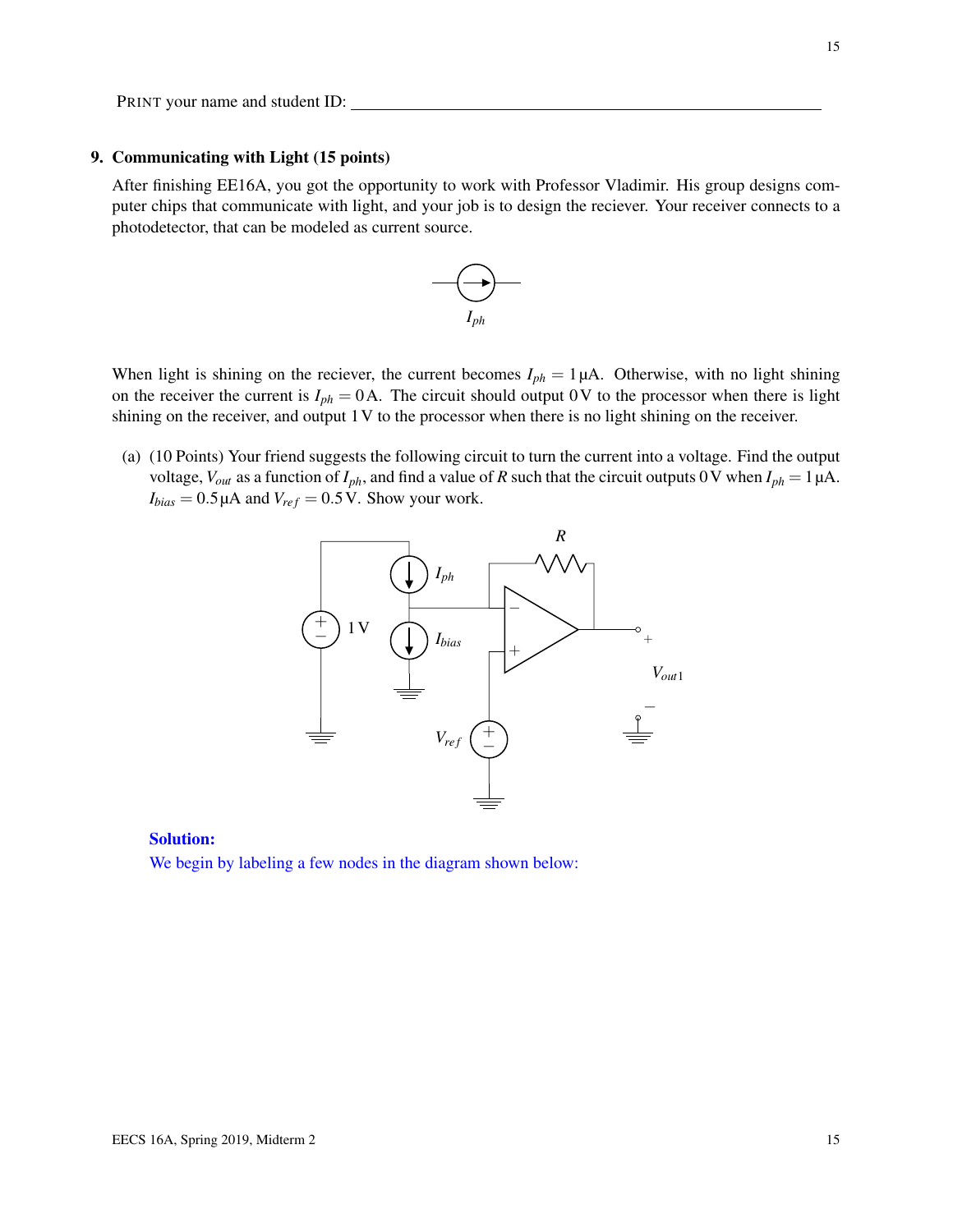

Let's check if the Op Amp is in negative feedback. Moving the ouput voltage up a little moves  $u^-$  up, which decreases  $v_c = u^+ - u^-$  making the output voltage want to go back down. Since moving the output voltage up made the voltage want to come back down, the circuit is in negative feedback. Since the circuit is in negative feedback,  $V_{ref} = u^- = 0.5$  V. Next we perform nodal analysis on the node *u* −:

$$
-I_{ph} + I_{bias} + \frac{u^- - u_{out}}{R}
$$
  
\n
$$
u_{out} = (I_{bias} - I_{ph})R + u^-
$$
  
\n
$$
u_{out} = (I_{bias} - I_{ph})R + 0.5 \text{ V}
$$
  
\n
$$
V_{out1} = u_{out} - 0 = (I_{bias} - I_{ph})R + 0.5 \text{ V}
$$

From the above relationship, we see the circuit functions as required when  $R = 1 M\Omega$ .